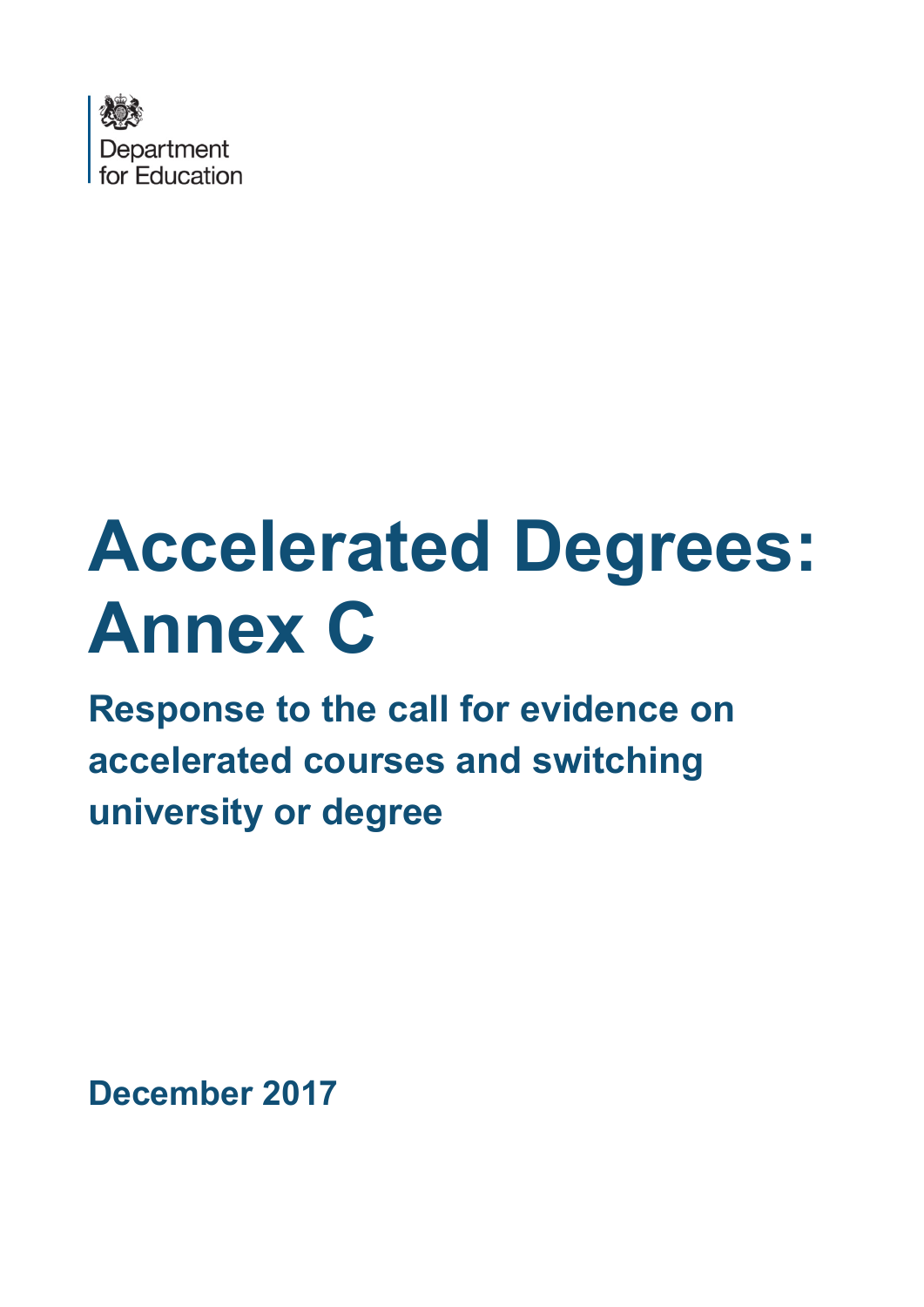## **Summary**

The Government aims to encourage more flexible provision of higher education in order to meet the diverse needs of students. We would like to see further opportunities for individuals to learn throughout their lives, supported by better information for students to allow them to make more informed choices on what, where and how they want to study.

To support this goal, the Government launched a call for evidence on 16 May 2016 to learn more about the demand for accelerated courses, and to help gauge student interest in opportunities for switching between universities and degree courses.<sup>[1](#page-1-0)</sup> We sought to gain a better understanding of the barriers that currently prevent both from working effectively. The deadline for responses was 19 July 2016.

We received responses from 44 higher education providers, 24 other bodies and 4,500 students. Of the responses from students, over 3,000 were from those studying at the Open University, and 150 were from students at Queen's University Belfast. We published a summary of these responses on [2](#page-1-1)0 December 2016.<sup>2</sup>

## **Accelerated courses**

 $\overline{a}$ 

Responses to the call for evidence highlighted the benefits of accelerated courses, including reduced overall costs for students and taxpayers, increased value for money, and faster entry into the labour market for graduates. The responses also identified a number of barriers to wider take-up of accelerated courses.

Of providers who responded, 73% reported seeing a demand for accelerated courses from students or employers. Demand could be fuelled particularly by mature students who want to re-train and re-enter the workplace faster than a traditional course permits. In addition, a large number of providers reported that students on accelerated courses were more focused and motivated to complete their degrees than students on traditional undergraduate programmes.

Most accelerated provision is in vocational subjects such as business and law. While there were few examples of accelerated degree courses in STEM subjects, some providers said they would investigate shorter courses in some STEM subjects (subject to

<span id="page-1-0"></span><sup>1</sup> [https://www.gov.uk/government/consultations/accelerated-courses-and-switching](https://www.gov.uk/government/consultations/accelerated-courses-and-switching-university-or-degree-call-for-evidence)[university-or-degree-call-for-evidence](https://www.gov.uk/government/consultations/accelerated-courses-and-switching-university-or-degree-call-for-evidence)

<span id="page-1-1"></span><sup>2</sup> [https://www.gov.uk/government/consultations/accelerated-courses-and-switching](https://www.gov.uk/government/consultations/accelerated-courses-and-switching-university-or-degree-call-for-evidence)[university-or-degree-call-for-evidence](https://www.gov.uk/government/consultations/accelerated-courses-and-switching-university-or-degree-call-for-evidence)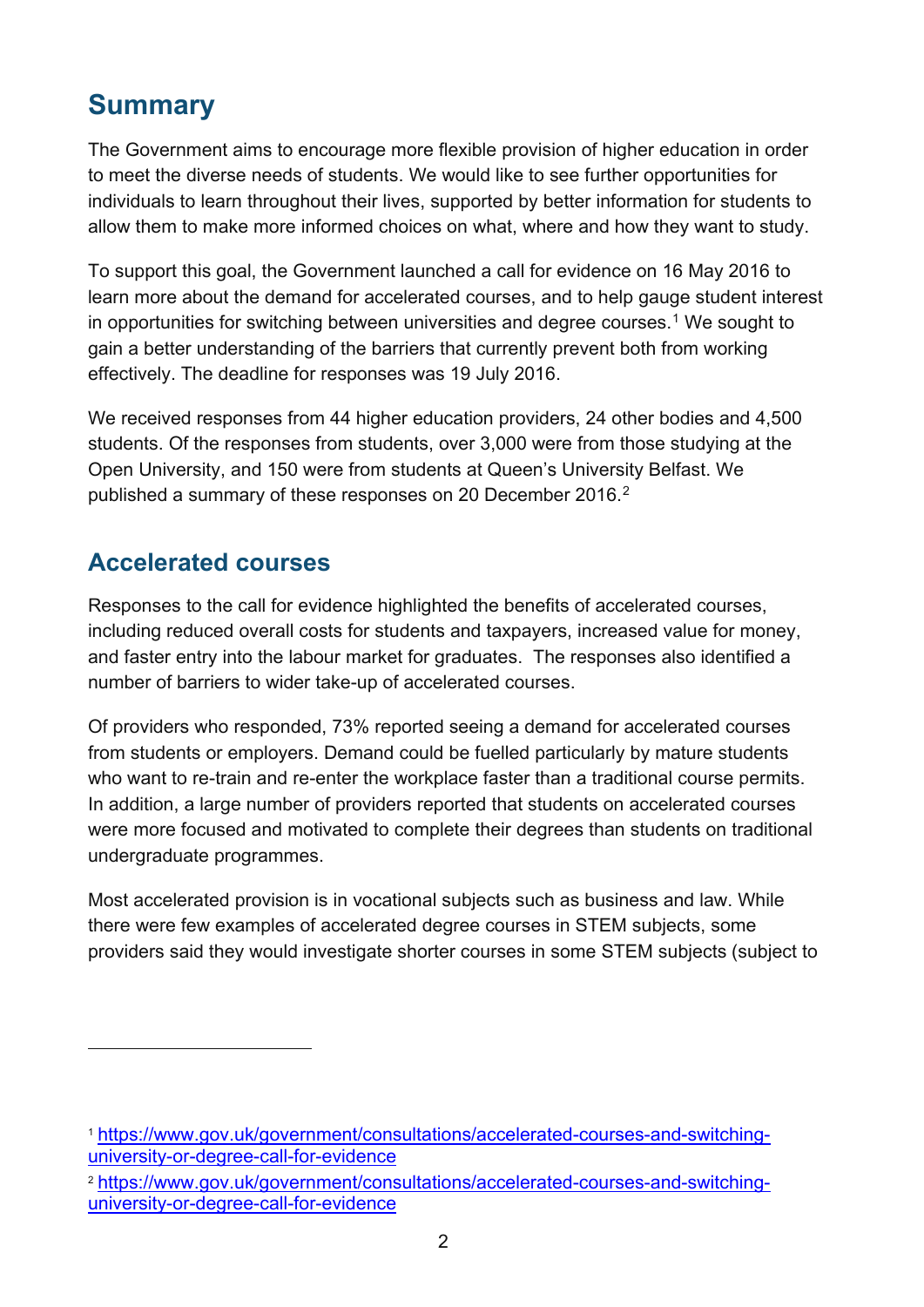other regulatory requirements). Only 14% of providers who responded thought accelerated provision would be unsuitable for most of the subjects they offer.

Respondents noted the lack of a single agreed definition of an accelerated course. Constructive suggestions have been proposed for a definition that would encompass a variety of provision, offering legal and regulatory clarity without restricting innovation.

There is a lack of awareness among students of the possibility of taking an accelerated degree course. Only 4% of all students who responded to the call for evidence had actually studied on an accelerated course. Given the recognition of the demand expressed above, the Government recognises that providers would need to do more to promote accelerated courses, emphasising their benefits to prospective students. The Office for Students (OfS) would also play an important role in ensuring accurate information on all types of higher education provision is available to students.

Some respondents noted that students value the summer to undertake work experience, paid employment and other activities, which they would be unable to do if undertaking an accelerated course. The Government remains confident that accelerated courses would be less expensive for students, and offer the ability to enter the workplace sooner. These advantages would offset a student's being less able to work over the summer. A recently published literature review also found that many accelerated courses build in work placements, as well as using alternative forms of learning during the summer such as blended learning, which may still enable students to undertake paid employment.

Research intensive universities in particular highlighted the need for staff to undertake research or scholarly activity during the summer period, restricting their ability to continue teaching. In total, 30% of providers and other bodies who responded thought it would be difficult to secure staff outside of traditional university term time.

The evidence we received revealed concerns about standards and the quality of accelerated courses. Respondents highlighted the challenge of condensing necessary course requirements into a shorter time period, and expressed concern as to how accelerated qualifications would be viewed by the international HE community.

However, a recently published study of the academic literature relating to accelerated courses**Error! Bookmark not defined.** also found no evidence that they were lower quality. Accelerated courses would be delivered by the same recognised institutions as their traditional counterparts and subject to the same oversight and quality assurance. Students would generally be undertaking similar work, with the same tutors.

Institutions cited the student tuition fee loan cap as a key barrier to the wider provision of accelerated courses. As it stands, accelerated courses are treated in the same way as all other programmes despite their increased intensity. Providers offering accelerated courses can only charge two years' worth of fees as opposed to three years for a traditional course resulting in the same qualification. Over a third of providers and other bodies who responded were concerned about the difficulty in covering costs.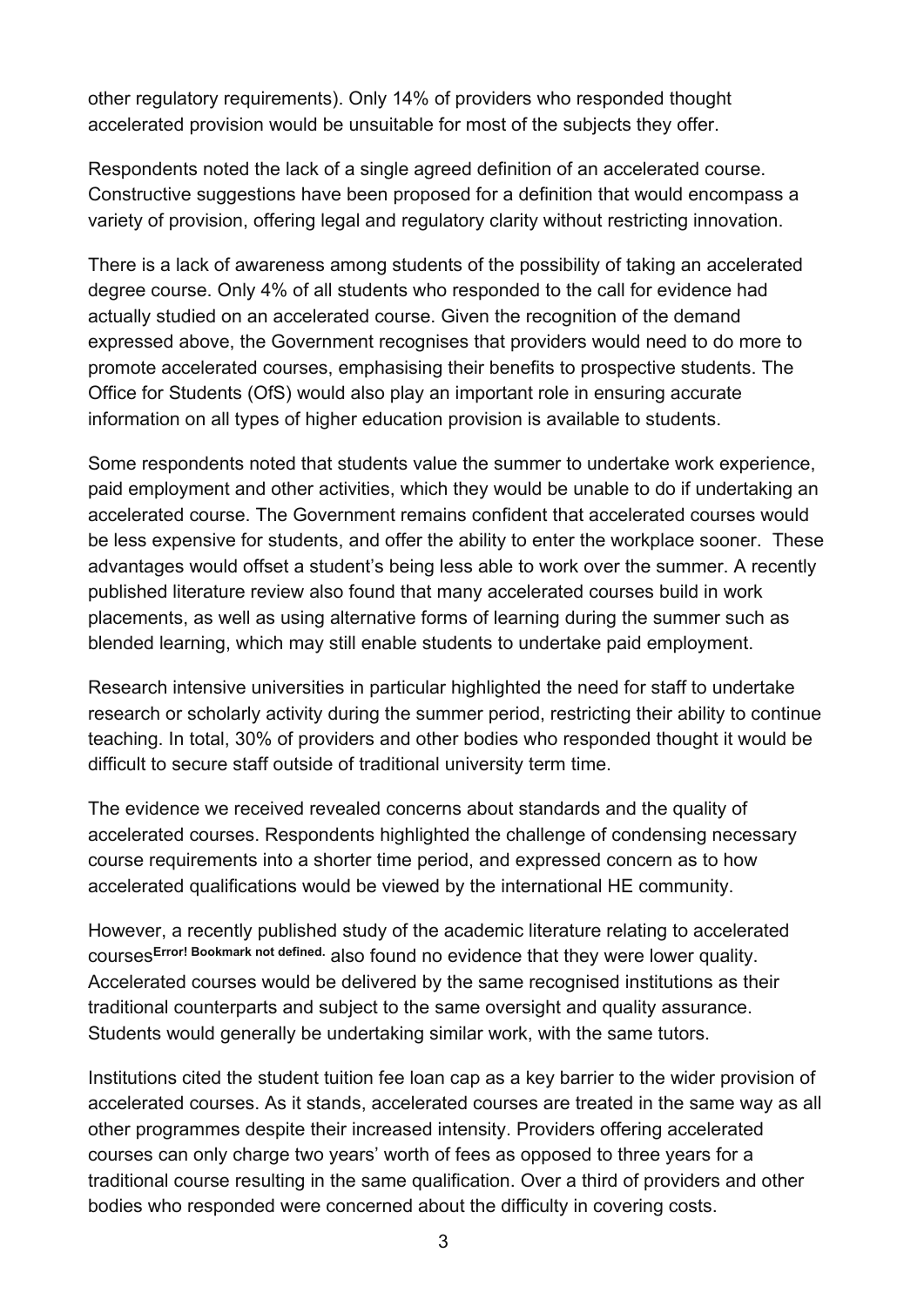The Government is committed to removing such barriers. This is why we introduced in the Higher Education and Research Act the power to allow the tuition fee cap to be raised for **accelerated courses only**. Raising this cap will remove a major barrier to accelerated courses, while ensuring that students taking these courses still pay no more for their qualification than those undertaking traditional three-year programmes.

The power in the Act provides a broad definition of an 'accelerated course' as a higher education course where the number of academic years applicable to the course is at least one fewer than would normally be the case for that course, or a course of equivalent content leading to the grant of the same or an equivalent academic award. The emphasis on equivalence to traditional courses and awards is intended to prevent potential abuse.

### **Removing the barriers**

The Government proposes to raise the fee cap for accelerated courses, removing a key barrier to the wider availability of these programmes. Students on accelerated courses will still pay no more than others on traditional programmes – many will pay less – while also benefiting from being able to enter the workforce more quickly.

## **Switching university or degree**

There are existing mechanisms to allow students to switch university or degree. Of providers who responded, 91% said they have a formal system in place to allow students to transfer between courses. This has not translated into high levels of student transfer. A small number of providers consistently facilitate numerous internal course transfers, whereas many others only have small numbers transferring. Similarly, while a few providers have significant numbers of students transferring in and out of their institutions, the majority rarely facilitate such transfers.

Students who had transferred course or institution reported a broadly positive experience, with only 15% of students who changed degree course and 23% of those changing provider having found the process 'difficult' or 'very difficult'. Nevertheless, over a third of students who had transferred said that better administration would have improved the process, with 29% wanting better careers information to guide their choices.

Students who had transferred cited a wide variety of reasons for changing courses. After changing subject (79%), the next most common reason was teaching quality (38%). The Government believes that higher education represents a significant investment in an individual's future. If a student is not satisfied with an aspect of this investment, such as teaching quality, they should be able to move in such a way that ensures their individual needs are met. Other reasons for transferring, such as location (21%), health (10%) and changing to part-time study (8%) show that the ability to switch is an important way to encourage flexibility in the face of an individual's changing circumstances and needs.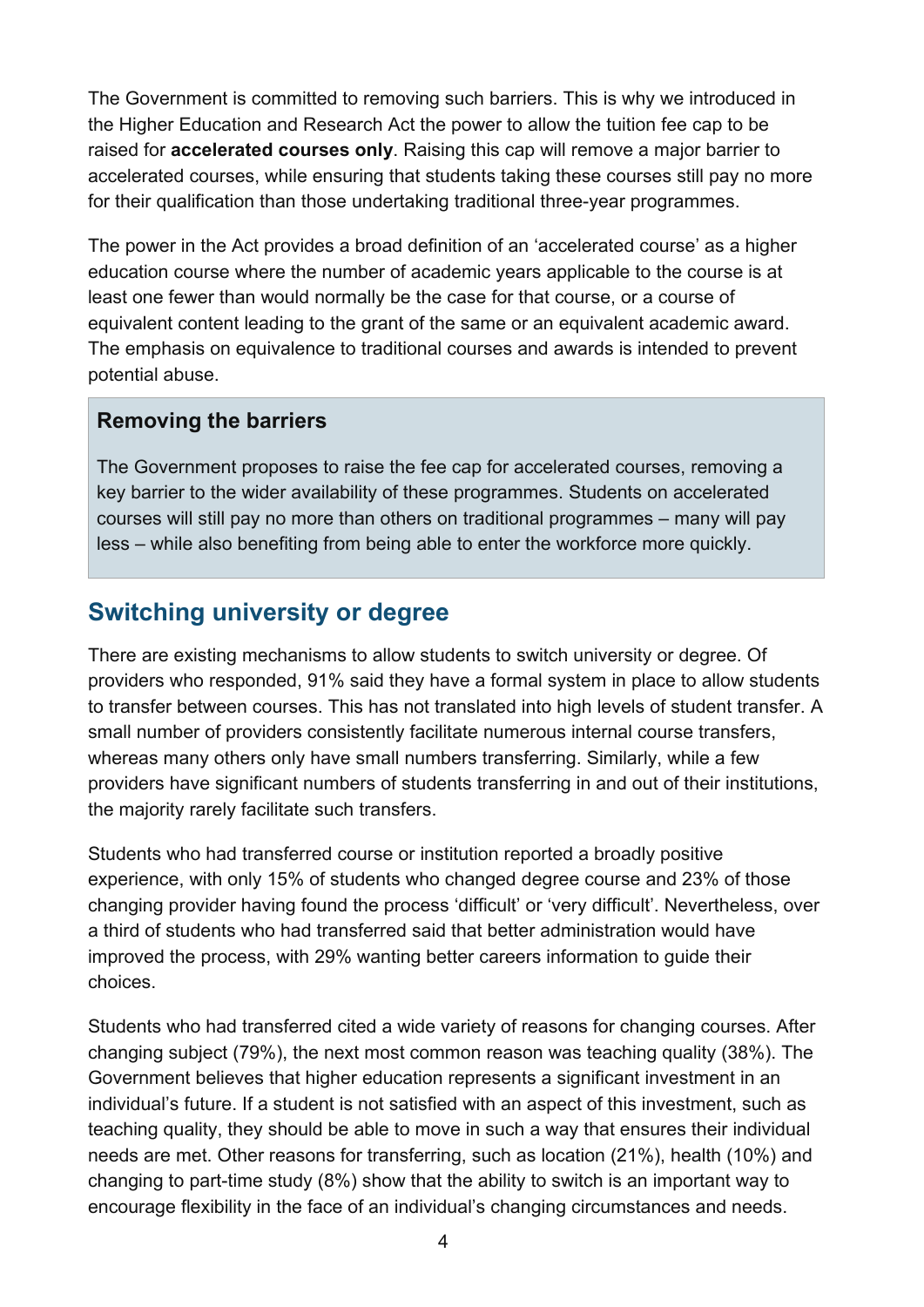Respondents identified a number of barriers to switching university or degree courses. Providers noted that degree courses differ in content between autonomous institutions and modules build on learning from previous levels. Specialist courses have prerequisites and there are differences in assessment methods that can make switching difficult. This contributes to an associated cost to accrediting previous learning and transfers. As course content and admissions are matters for autonomous providers, the Government will not be taking action in these areas.

The call for evidence also revealed certain financial barriers that can make transferring course or provider more difficult. Funding is awarded by academic year, which can make switching in-year challenging, while institutions often charge different fees. However, the current funding system has developed and adjusted to meet the needs of students and providers and its strength has been recognised by the OECD.

Significant barriers for students relate to awareness and perception. Of student respondents, 19.5% were unaware of the option to switch to another provider, while 13.3% were unaware they could switch degree. 60% of respondents (both those who had transferred and those who had not) said more information would help inform their decision. The responses also highlighted a common perception of a degree as a 'one-off' purchase, with logistical, financial and social factors contributing to the decision not to switch. Nearly a quarter of respondents believed it to be too difficult to switch provider.

This evidence has informed the Government's approach to credit transfer. The Higher Education and Research Act 2017 gives the Office for Students the power to not only to monitor arrangements and up-take of transfer opportunities, but to encourage and promote awareness of them. The Government recognises that, as the evidence demonstrates, wider knowledge and appreciation of the benefits of student transfer will lead to wider provision and take-up of these options, contributing to greater flexibility for students and control over the way that they conduct their learning.

## **A duty to monitor. The power to promote**

The Government has given the Office for Students (OfS) a duty to monitor the availability and take-up of arrangements for students to transfer between university or degree course, and the power to promote awareness of these options.